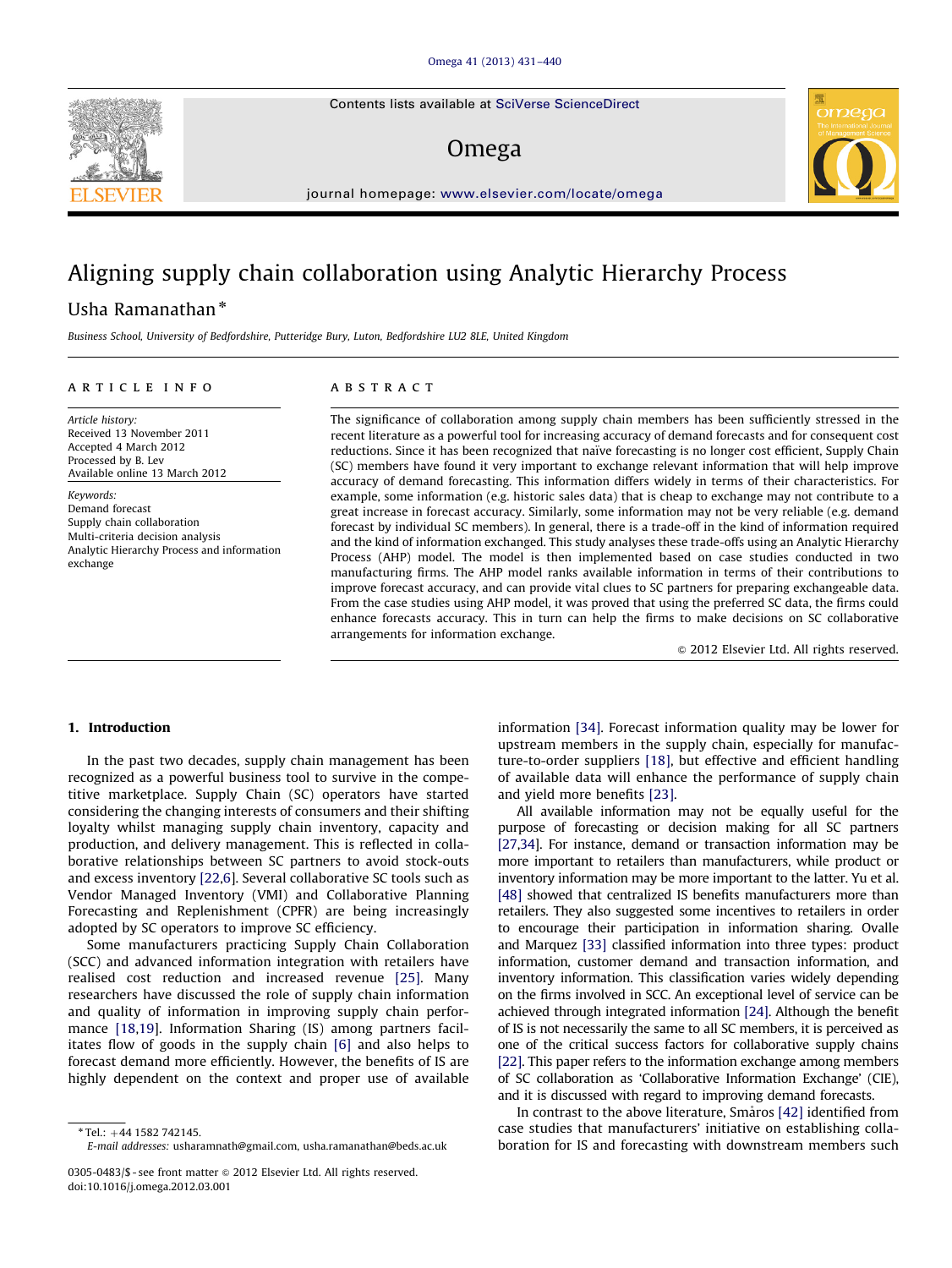as retailers wholesalers and distributors is an uncommon practice. However, there is no systematic approach in the existing literature for identifying importance of IS under SC collaboration. This paper, through two exploratory case studies, tries to study and rank the information needs of manufacturing firms to improve forecast accuracy. This paper has two objectives:

- $\bullet$  To identify and prioritize the information need in CIE to attain forecast accuracy. As mentioned earlier, various kinds of SC information have differing levels of importance to SC operators. This study attempts to develop a new AHP-based framework to arrive at the relative importance of this information by eliciting opinions from SC operators.
- $\bullet$  To decide the level of collaboration in SC. Depending on the importance of information, some SCs may have to engage in very close collaboration, while some SCs may not need very close engagement. A framework is established to decide on the levels of collaboration using the AHP model.

The rest of the paper is organized as follows. The literature on evolution of information exchange in SCC is discussed briefly in Section 2. Research methodology is detailed in Section 3. Two case studies are briefly discussed in [Section 4.](#page--1-0) Based on the case study observations, an AHP model is developed and analyzed in [Section 5.](#page--1-0) The findings of AHP analysis are discussed in [Section 6.](#page--1-0) The final section concludes with the research observations. This section also discusses scope for future work.

#### 2. Evolution of collaborative information exchange (CIE)

In contrast to conservative SC practices, today's SC management is more transparent to SC operators. Healthy collaborative arrangements among SC partners are proving to be successful in many world-class businesses such as Wal-Mart, Sara Lee, Nabisco etc. [\[28\]](#page--1-0). In order to improve SC processes and to gain collaborative support from the other SC partners, several SC management practices such as VMI, Efficient Consumer Response, Continuous Replenishment, and Electronic Data Interchange have been suggested in the literature. In an attempt to introduce readers to the concept of information exchange in SC collaboration, two of the famous SC tools are briefly discussed (VMI and CPFR) below.

In VMI (developed in the mid 1980s), the customer's inventory and replenishment process are managed by manufacturer or supplier. However, SC visibility has not been found to be totally immune to the bullwhip effect [\[4\]](#page--1-0). This may be due to the fact that the information exchange is not highlighted much in VMI, except for inventory information [\[40\].](#page--1-0) Noran [\[32\]](#page--1-0) proposed a decision framework with a step-by-step approach, incorporating knowledge of various elements of the organization. However, Noran did not discuss the role of information within the concept of collaborative network.

Ever-increasing SC demands have led to the invention of CPFR, another SC management tool, which incorporates planning, forecasting and replenishment under a single framework [\[17\].](#page--1-0) In recent literature, the benefits of SC collaboration and IS have been exposed through case studies conducted in European companies [\[42,13\]](#page--1-0). By obtaining demand information from downstream members, manufacturers can reduce SC costs [\[34\].](#page--1-0) Knowledge of demand information can reduce the inventory cost of both suppliers and customers [\[19,27,12,9](#page--1-0)] and help planning future business plans and promotions [\[37\]](#page--1-0). Sharing demand information along with inventory status among SC partners can help achieve elevated reduction in inventory cost and obsolescence [\[6,31\]](#page--1-0).

In CPFR, demand forecast is a collective effort of all of the participating members of SC. A mathematical model developed by Aviv [\[2\]](#page--1-0) captured the benefit of sharing local forecasts, particularly for products of shorter lead time. Depending on forecasting capabilities, the benefits of IS range from basic inventory reduction to higher profit earnings. In certain cases, readily available historical order data can reduce variance in demand forecast if it is used efficiently [\[34\].](#page--1-0) Knowledge of recent Point-Of-Sale data (POS) can improve forecast of promotions and new products [\[42\].](#page--1-0) POS data- and market data-sharing were found to be influential in achieving forecast accuracy in an augmented CPFR model developed by Chang et al. [\[10\]](#page--1-0). More detailed literature on the value of information sharing in SC was discussed by Li et al. [\[29\].](#page--1-0) In recent literature, Cao and Zhang [\[8\]](#page--1-0) considered impact of SCC in company performance; While, Ramanathan et al. [\[35\]](#page--1-0) discussed various performance metrics for evaluating collaborative SCs.

Although CPFR has been considered to be a better SC tool than VMI [\[40\],](#page--1-0) recognizing the type of IS among SC members in order to build more visibility is a big challenge [\[4\].](#page--1-0) Ryu et al. [\[38\]](#page--1-0) evaluated demand information sharing methods in supply chains. Almost all of the articles in the literature have concentrated on particular SC information, such as inventory or sales, but have not considered all of the available information. In this paper, the information need in CIE is identified and ranked through appropriate case studies.

Two exploratory case studies were conducted in manufacturing firms to examine the nature of CIE practices. In this exploratory study, an attempt was made to identify the type of information used in improving forecast accuracy under manufacturer-initiated SC collaboration. The two firms differed in terms of their capabilities (technical/communication and forecasting) to contribute to CIE. The first firm had high levels of technical capabilities to enable CPFR implementation but chose to work on pilot projects on CIE for the past two years. The other company was interested in CIE but had no immediate plans for a collaborative SC program such as CPFR. However, both companies have been employing demand forecasts as the basis for their longand short-term planning. By analyzing these two firms for collaborative information exchange, the importance of different varieties of supply chain information for improved demand forecast accuracy was identified and ranked. The approach of the present paper includes two case studies and the AHP technique, explained in the next section.

#### 3. Research methodology

A case study approach was adopted as this is an ideal methodology when exploratory in-depth understanding is needed [\[45\]](#page--1-0). Using our initial interactions with relevant officials of the case companies, we first identified various factors influencing their decisions to participate in CIE. We then obtained the opinions on the performance of the companies in terms of the identified factors using semi-structured interviews with four high level officials of these companies. We used these opinions in the implementation of the AHP model [\[21](#page--1-0),[3\]](#page--1-0).

The case study approach was organized in two phases:

- i) In the first phase, an attempt was made to explore the current collaboration practices (particular to CIE) of the case company with other SC partners. The author visited the case companies personally to better understand their relationship with other SC members. The emphasis in this phase was more on understanding the information used by the firms to create their demand forecast.
- ii) In the second phase, interviews were conducted with a view to developing a structured procedure to facilitate a deeper understanding of the informational requirements for CIE. The case